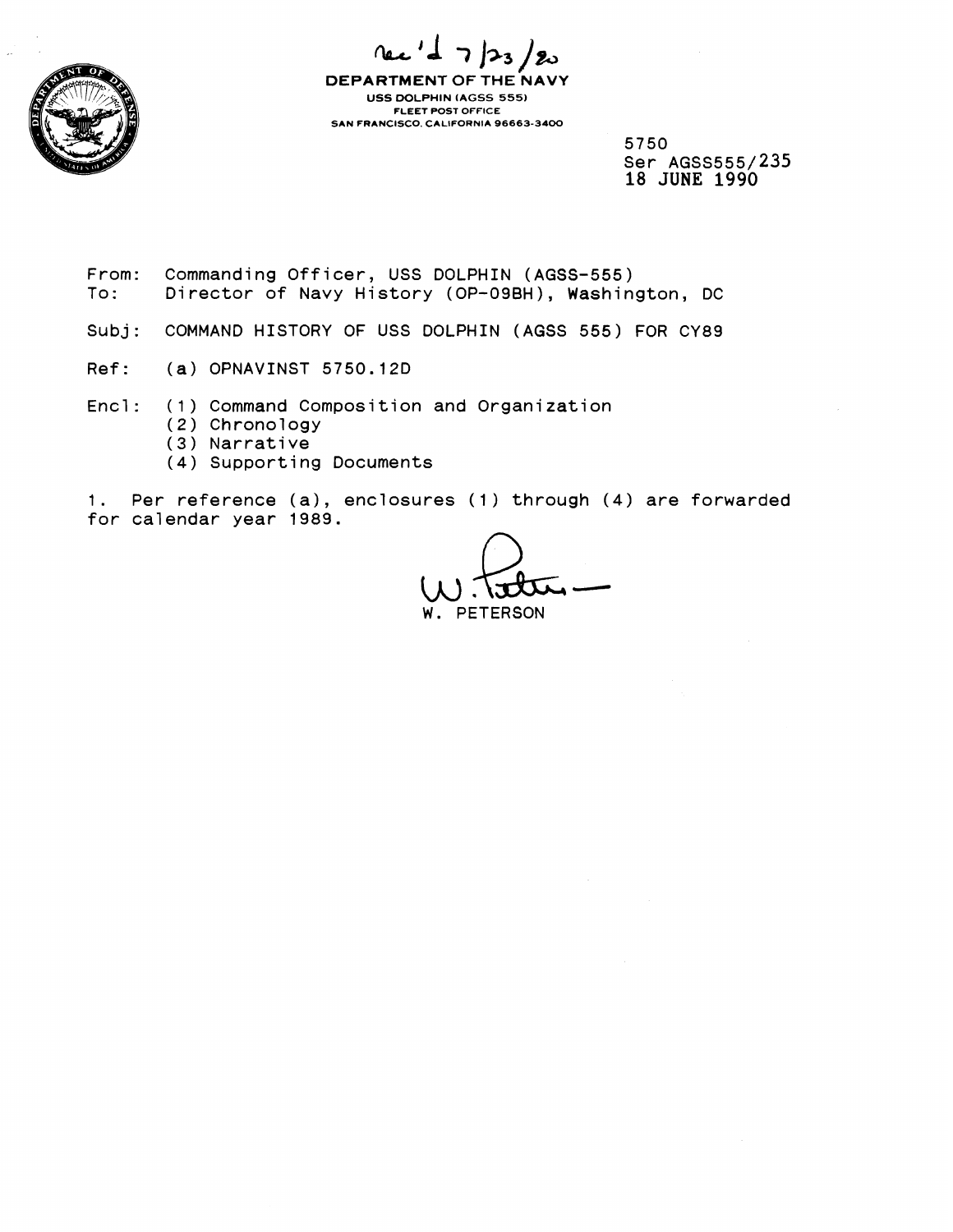## **COMMAND COMPOSITION AND ORGANIZATION**

**1.** USS DOLPHIN (AGSS 555) is a unique deep diving research submarine, designed to test advanced submarine structures and systems. She serves as a platform for underwater research at depths greater than previously possible with a vehicle of this type and size.

2. USS DOLPHIN'S immediate superior in command is Commander, Submarine Development Group One, San Diego, California. DOLPHIN is commanded by Commander Wayne Peterson who reported from Commander, Submarine Group Nine where he was the Assistant to the Deputy Commander for Training and readiness. USS DOLPHIN is homeported at San Diego, California, and is located at the Naval Ocean Systems Center (NOSC) there. For a complete biography of Commander Peterson see the Welcome Aboard Pamphlet in enclosure **(4).** 

Enclosure (1)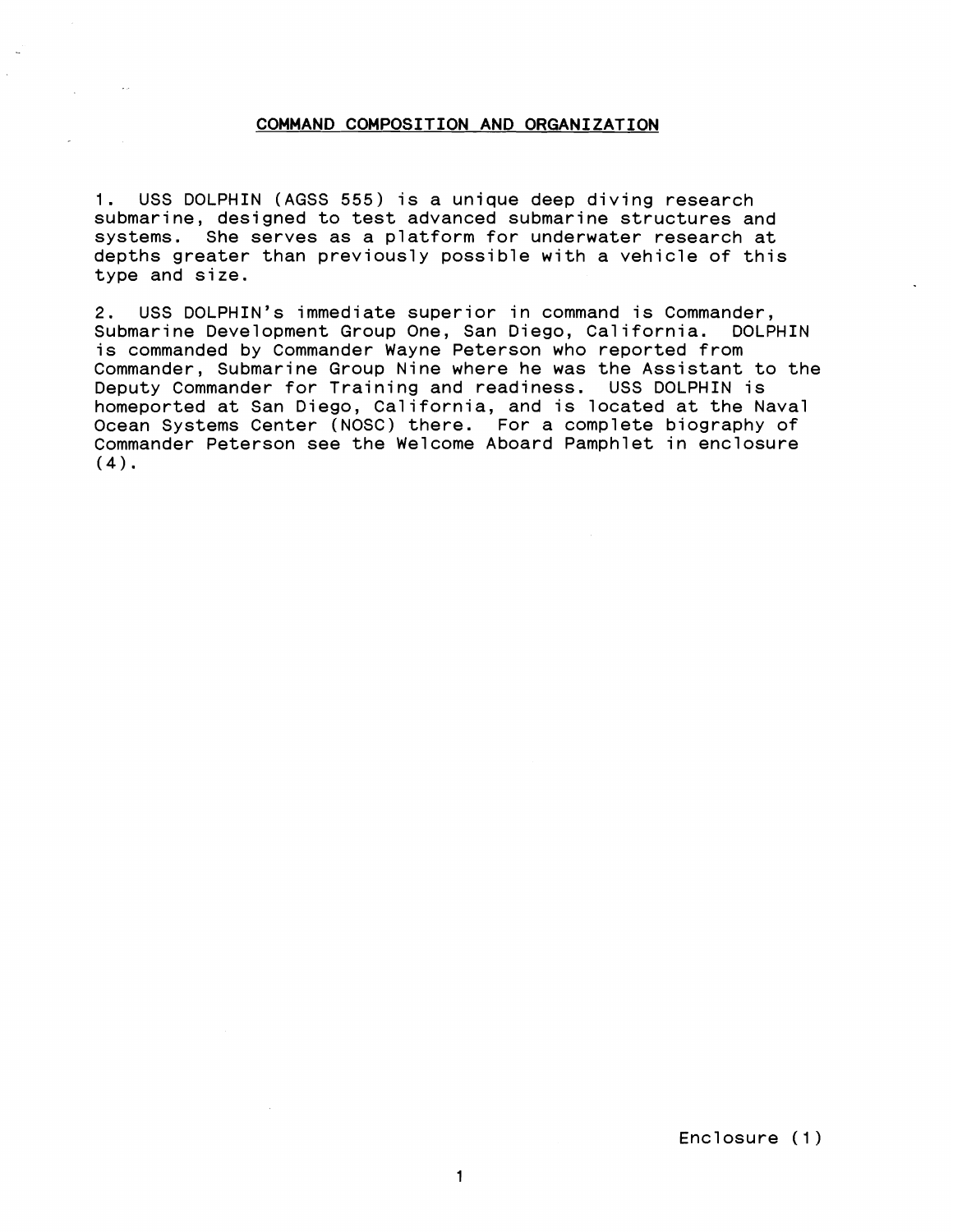## **CHRONOLOGY**

- 01 JAN Continued the Ships Force Upkeep until 20 JAN at which time Dolphin conducted Sea Trials and returned to port.
- 27 FEE Began the MINE DETECTION EVALUATION of the OBSTACLE AVOIDANCE SONAR Preliminary testing of the OAS system had been conducted in 1987. Results of the tests were inconclusive and more testing is planned for the future.
- 13 APR DOLPHIN moved to drydock in ARD 30 San Onofre to complete scheduled maintenance. Dolphin departed on 3 Jun to commence a Ships Force Upkeep.
- 06 JUN Commenced a complete removal of the ship's old battery and installation of the new GNB-45 battery. After completion of the battery changeout on June 30 Dolphin conducted Fast Cruise and Sea Trials returning to NOSC pier in preparation for the Wais/Oas testing scheduled for July.
- 11 JUL Dolphin returned to sea to continue the atsea testing portion of the Obstacle Avoidance and Wide Area Imaging systems.
- 27 SEP Departed San Diego to conduct Scripps Institute of Oceanography (SIO) Gravity experiment. This experiment was unique in that the data collected could possibly change the way the scientific community looks at gravity. Also this at-sea period was a benchmark for dolphin being the longest independent at-sea operation in Dolphin history.
- 14 OCT Arrived in Eureka, California for Dolphin's only port visit of 1989.
- 08 DEC DOLPHIN commenced a SUPPLY MANAGEMENT INSPECTION (SMI) conducted by Commander Submarine Group Five. Dolphin received three outstandings and three excellents.

 $\Delta \sim 1$ 

Enclosure (2)